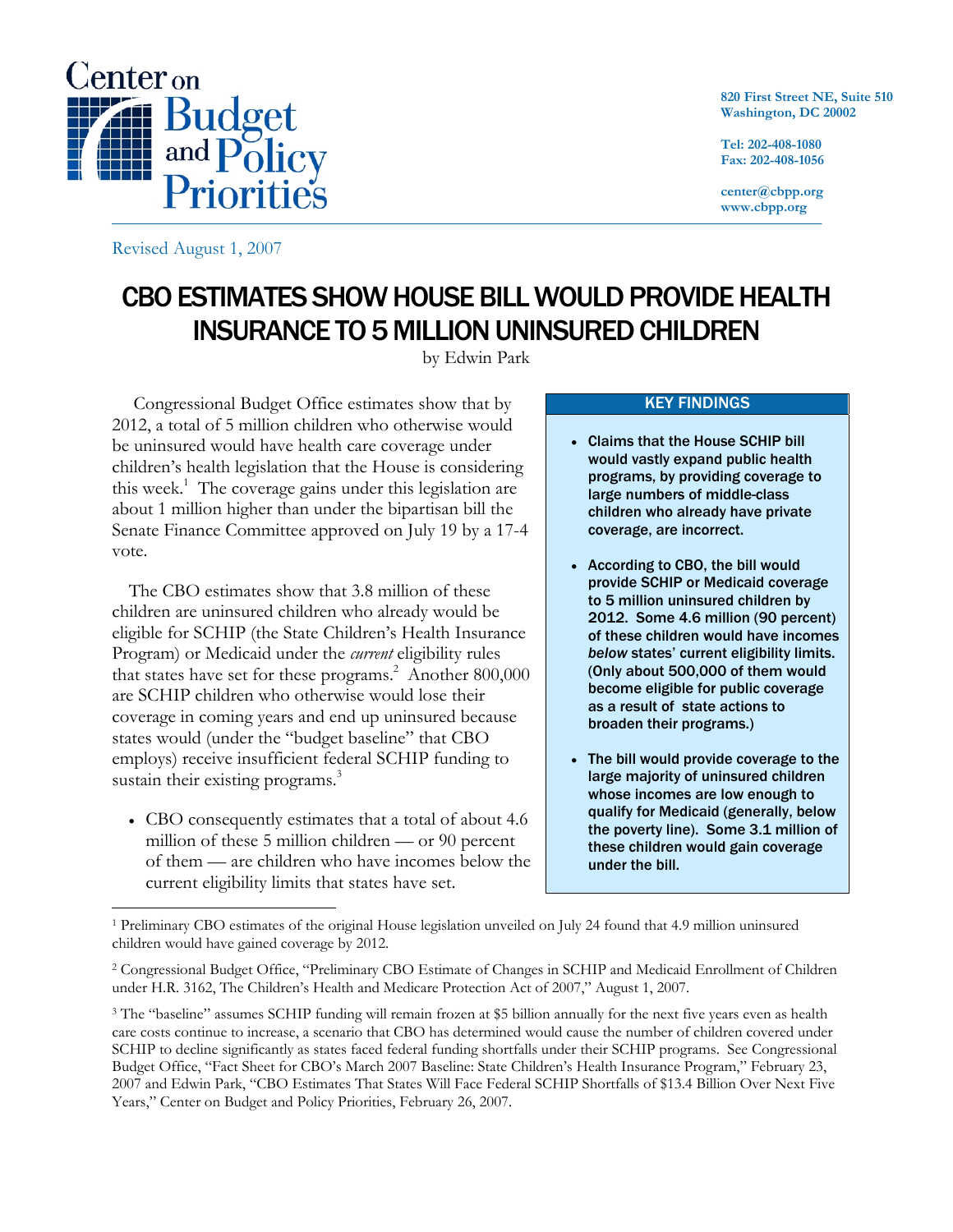• Only about 500,000 of the 5 million children who otherwise would be uninsured are children who would gain eligibility as a result of actions their states would take to broaden their SCHIP eligibility criteria or adopt new SCHIP and Medicaid coverage options. (All of these figures represent CBO's estimates of the number of children who would be covered in an average month in  $2012.<sup>4</sup>$ )

Key elements of the House bill would make the SCHIP program permanent and create a more predictable but flexible financing system for states. States with inadequate federal funding and higher-than-expected SCHIP enrollment could qualify for some additional funds. The legislation also would provide fiscal incentives to states that *both* adopt simplified enrollment and retention practices *and* enroll more of the uninsured children who are already eligible for Medicaid or SCHIP.

The House bill produces greater coverage gains than the Senate Finance Committee bill because it provides the full \$50 billion over five years that the congressional budget resolution permits (if fully offset), rather than the \$35 billion under the Senate bill provides, and because it accords states new options to cover older children and legal immigrant children during their first five years in the United States. (States already have the option to cover legal children after that time.)

## How the Bill Would be Paid For

The costs of the House bill are financed in part through a reduction in overpayments that Congress' expert advisory body on Medicare and the Congressional Budget Office have found are being made to private insurance companies participating in Medicare, changes to the reimbursement rates for other Medicare providers, and by an increase in the rebates that drug manufacturers are required to pay to the Medicaid program. The remaining financing for the bill comes from an increase in federal tobacco taxes of 45 cents-a-pack (which is smaller than the 61-cents-a-pack increase the Senate Finance Committee approved). The House Ways and Means Committee approved this increase in tobacco taxes on July 26.

#### Differences with the Senate Bill

The House bill differs from the Senate bill in that it does not limit the existing SCHIP coverage of low-income *parents* of children who are enrolled in SCHIP or Medicaid, and thus does not lead to some children losing coverage as a consequence. (Various studies have found that jointly covering children and their parents results in a larger share of the eligible children signing up and receiving health care services. In response to a question posed last week during the Senate Finance Committee's consideration of the SCHIP legislation, CBO director Peter Orszag explained that "restricting eligibility to parents does have an effect on take up among children…. for every 3 or 4 parents you lose, you might lose 1 or 2 kids, for example.")

As these CBO figures indicate, the House legislation would make somewhat greater progress than the Senate bill in covering uninsured children. The CBO estimates also show that the House bill would reach a large number of the *lowest-income* uninsured children; some 3.1 million children who are eligible for Medicaid but would otherwise be uninsured would gain coverage under the legislation. (By comparison, CBO estimates that the Senate bill would enroll an additional 1.7

 $\overline{a}$ 

<sup>4</sup> These CBO figures may not precisely add due to rounding effects.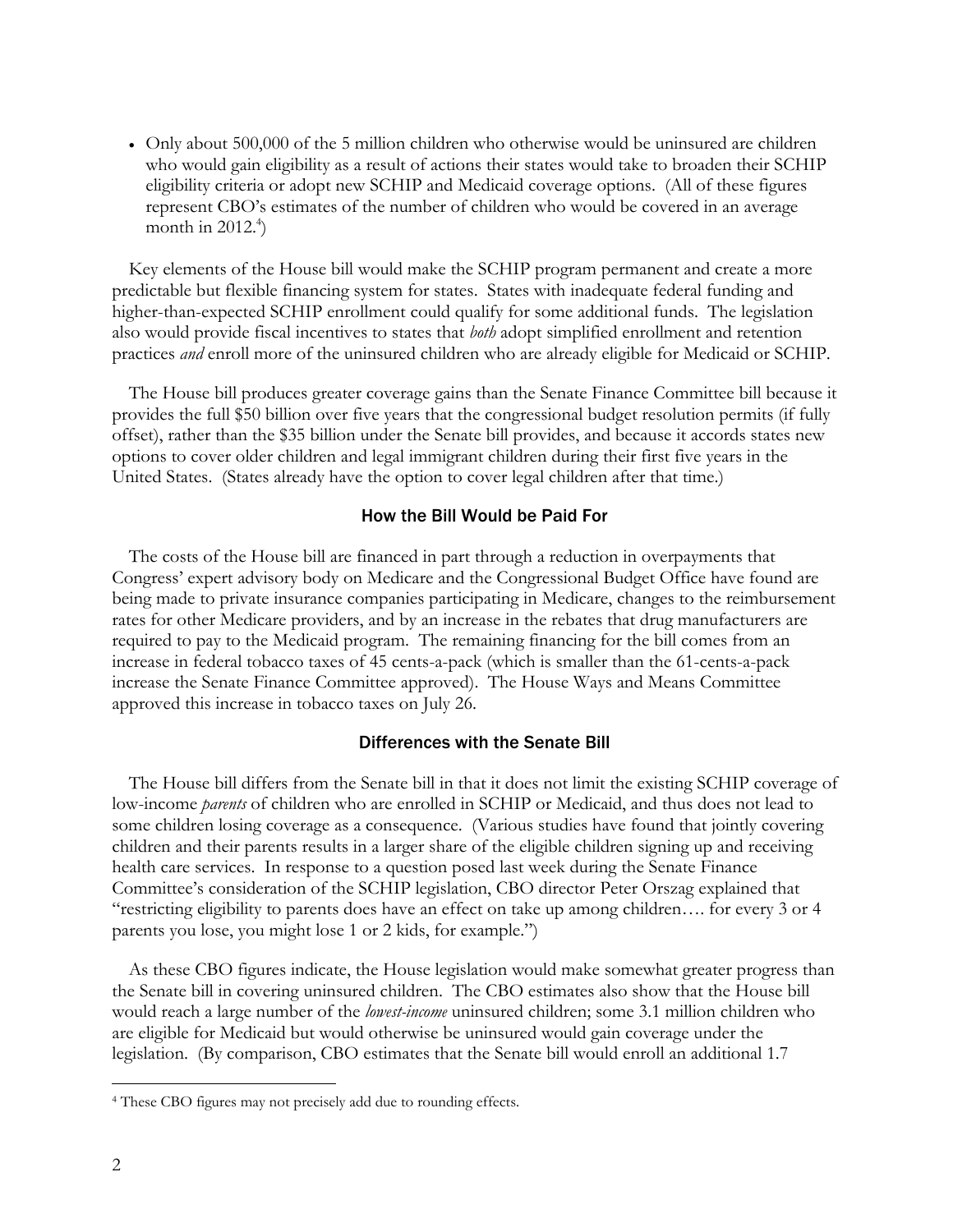million of these Medicaid-eligible children.) Most of these 3.1 million children likely would be children who live below the poverty line.

## As with the Senate Finance Bill, Claims that the House Bill Would Primarily Displace Private Coverage Are Not Accurate

Even before the Senate and House bills were unveiled, Administration officials and some conservative activists began to criticize them. These critics have argued that instead of covering significant numbers of uninsured low-income children, the bills would primarily shift children (and families) "with good incomes" from private insurance to "government coverage."<sup>5</sup>

The CBO estimates of the impacts of the House bill show these criticisms are not valid.<sup>6</sup> The figures indicate that the bill would be heavily targeted to children with low incomes and would primarily assist children who otherwise would be uninsured, not children who otherwise would have private coverage.

- CBO estimates that the House legislation would increase the overall number of children enrolled in SCHIP or Medicaid by a total of 7.5 million in 2012. As noted above, CBO estimates that 5 million of these would be children who would otherwise be uninsured.
- In other words, two-thirds (66.7 percent) of the children who would gain SCHIP or Medicaid coverage under the bill (5 million out of 7.5 million) would be children who would otherwise be uninsured in 2012, *not* children who would otherwise have private coverage.

Moreover, CBO classifies as children who would shift from "private coverage" to SCHIP or Medicaid 200,000 legal immigrant children who would move from *state-funded* public health insurance programs to Medicaid or SCHIP. Once this is taken into account, the CBO estimates indicate that fewer than 30 percent of children who would gain SCHIP or Medicaid coverage under the bill are children who would otherwise have some type of private health insurance in 2012.

As CBO director Peter Orszag and other leading health experts have explained, under the fragmented U.S. health insurance system, virtually any effort to cover more of the uninsured including efforts that rely on tax deductions or credits for the purchase of insurance in the private market — would result in some "crowd-out" (i.e., in the substitution of one type of health insurance for another). A crowd-out effect of less than one-third actually is regarded by many experts as modest. For example, in describing the crowd-out levels under the Senate bill (which are similar to those under the House bill), CBO director Peter Orszag observed during Senate Finance Committee consideration of the bill that to reach this many uninsured children, the Senate approach is "pretty much as efficient as you can possibly get" (except for approaches that would impose mandates on employers, individuals, or states).

-

<sup>5</sup> For an analysis of these and other Administration claims about the SCHIP bills and why they do not withstand scrutiny, see Robert Greenstein, "The Administration's Dubious Claims about the Emerging Children's Health Insurance Legislation: Myths and Realities," Revised July 20, 2007.

<sup>6</sup> For an analysis of the CBO estimates of the Senate Finance Committee SCHIP bill, see Edwin Park, "CBO Estimates Show Large Gains in Children's Health Coverage under Senate SCHIP Bill," Center on Budget and Policy Priorities, Revised July 20, 2007.